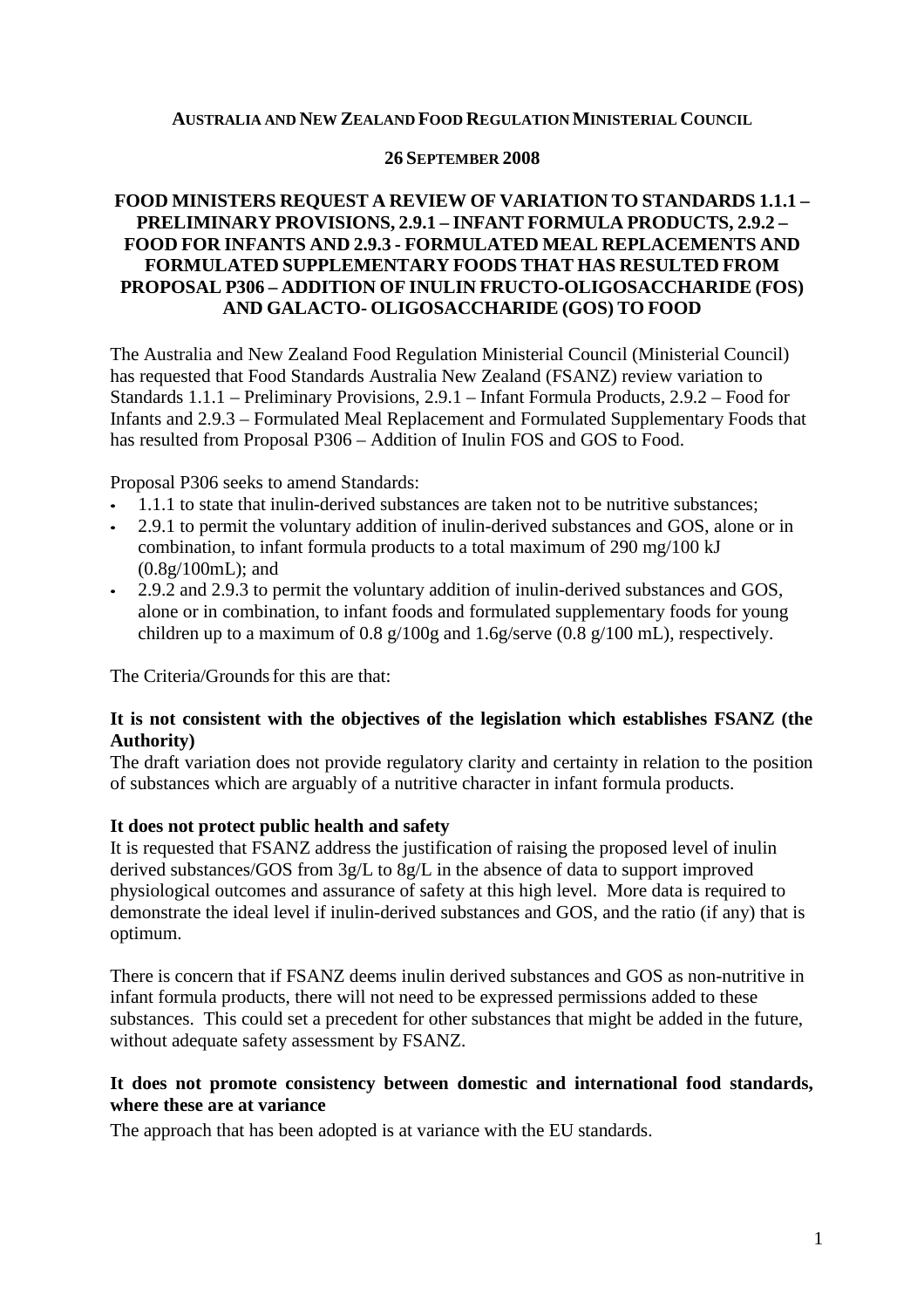# **It is difficult to enforce or comply with in both practical or resource terms**

It is not considered appropriate that changes to standards are proposed without a testing capability being readily available to ensure adequate enforcement by jurisdictions. Furthermore there is a considerable cost to be incurred by regulators with the development and verification of such methods. This and other costs to regulators is not itemised within the FSANZ benefit cost analysis and no quantitative values are assigned to these costs.

FSANZ has 3 months to review the draft standard and re-affirm, re-affirm with amendments, or withdraw its approval of the draft standard.